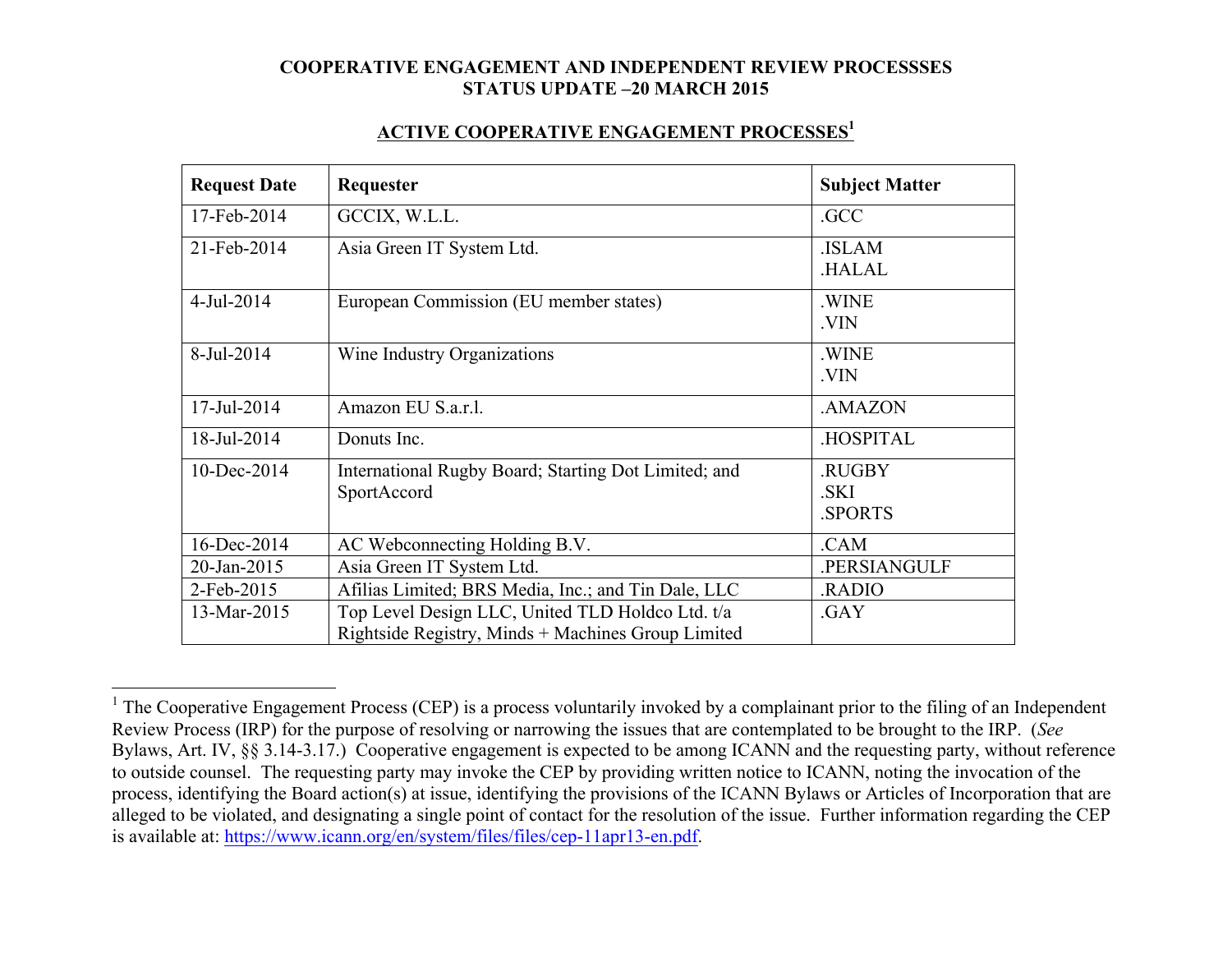### **RECENTLY CLOSED COOPERATIVE ENGAGEMENT PROCESS**

| <b>Request Date</b> | Requester                                                  | <b>Subject Matter</b> | <b>IRP</b> Filing <sup>2</sup> |
|---------------------|------------------------------------------------------------|-----------------------|--------------------------------|
|                     |                                                            |                       | <b>Deadline</b>                |
| 18-Jul-2014         | Donuts Inc.                                                | <b>MEDICAL</b>        | 24-Mar-2015                    |
| 18-Jul-2014         | Donuts Inc.                                                | <b>CHARITY</b>        | 24-Mar-2015                    |
| 23-Sep-2014         | Famous Four Media Limited (on behalf of dot Sport Limited) | <b>SPORT</b>          | 22-Mar-2015                    |
| 3-Dec-2014          | Little Birch, LLC and Minds + Machines Group Limited       | .ECO                  | 13-Mar-2015                    |

 

<sup>&</sup>lt;sup>2</sup> The CEP process provides that "[i]f ICANN and the requester have not agreed to a resolution of the issues upon the conclusion of the cooperative engagement process, or if issues remain for a request for independent review, the requestor's time to file a request for independent review designated in the Bylaws shall be extended for each day of the cooperative engagement process, but in no event, absent mutual written agreement by the parties, shall the extension be for more than fourteen (14) days." (https://www.icann.org/en/system/files/files/cep-11apr13-en.pdf)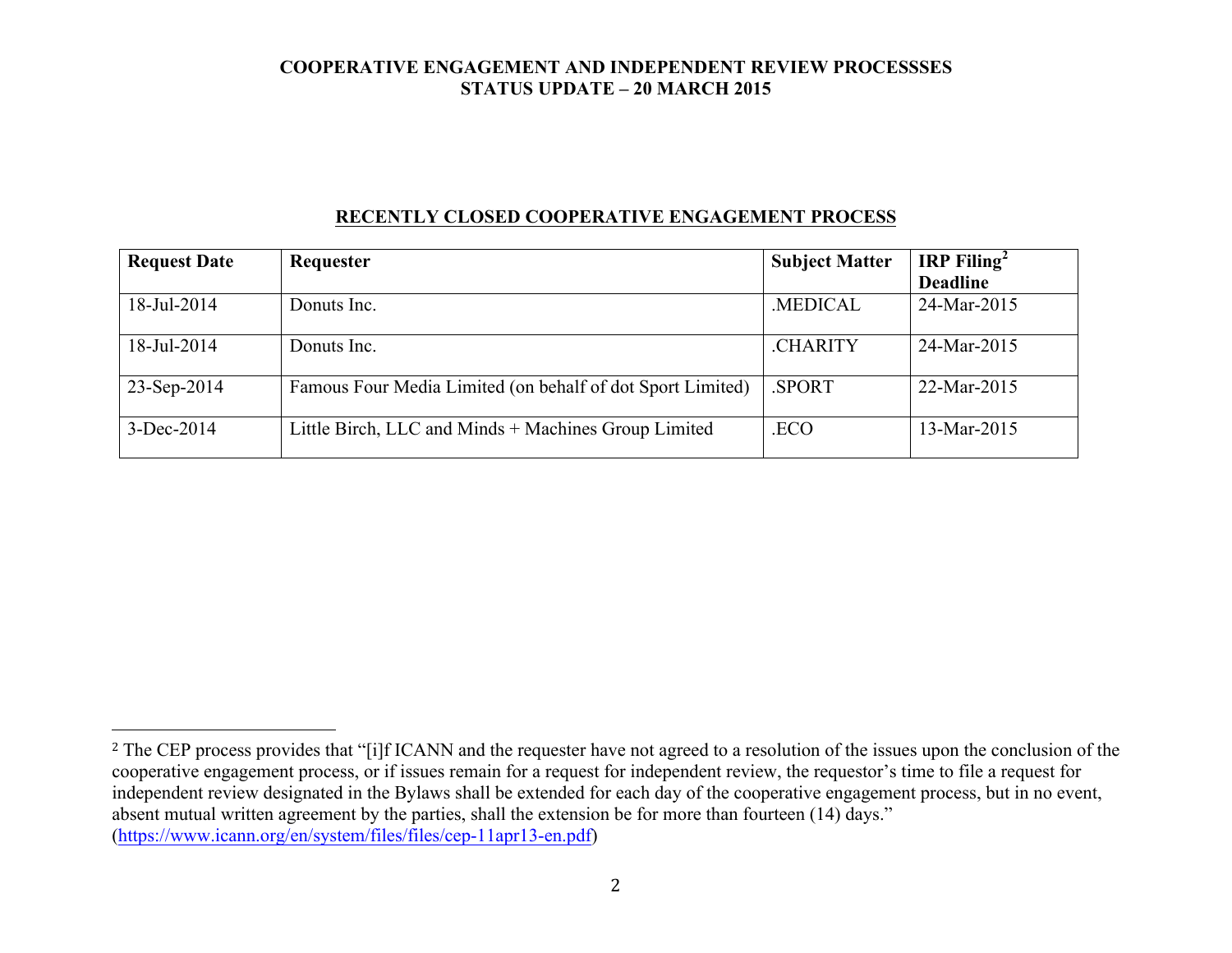### **ACTIVE INDEPENDENT REVIEW PROCESSES<sup>3</sup>**

| <b>Request</b><br>Date | Requester                                                                                     | <b>Subject Matter</b> | <b>Status</b>                                                                                                                                                                                                 |
|------------------------|-----------------------------------------------------------------------------------------------|-----------------------|---------------------------------------------------------------------------------------------------------------------------------------------------------------------------------------------------------------|
| 24-Oct-2013            | DotConnectAfrica Trust<br>https://www.icann.org/resources/p<br>ages/dca-v-icann-2013-12-11-en | .AFRICA               | Panel Selection: The original Panel was confirmed on<br>10 April 2014. Following withdrawal of one of the<br>three panelists for personal reasons, a replacement<br>panelist was confirmed on 5 January 2015. |
|                        |                                                                                               |                       | Written Submissions: Written submissions are posted<br>at https://www.icann.org/resources/pages/dca-v-icann-<br>$2013 - 12 - 11 - en$ .<br>Hearing(s): A hearing has been scheduled for $22-23$<br>May 2015.  |

<sup>&</sup>lt;sup>3</sup> The Independent Review Process (IRP) is a process by which any person materially affected by a decision or action by the Board that he or she asserts is inconsistent with the Articles of Incorporation or Bylaws may submit a request for independent review of that decision or action. (*See* Bylaws, Art. IV, § 3.) In order to be materially affected, the person must suffer injury or harm that is directly and causally connected to the Board's alleged violation of the Bylaws or the Articles of Incorporation, and not as a result of third parties acting in line with the Board's action. Further information regarding the IRP is available at: https://www.icann.org/resources/pages/mechanisms-2014-03-20-en.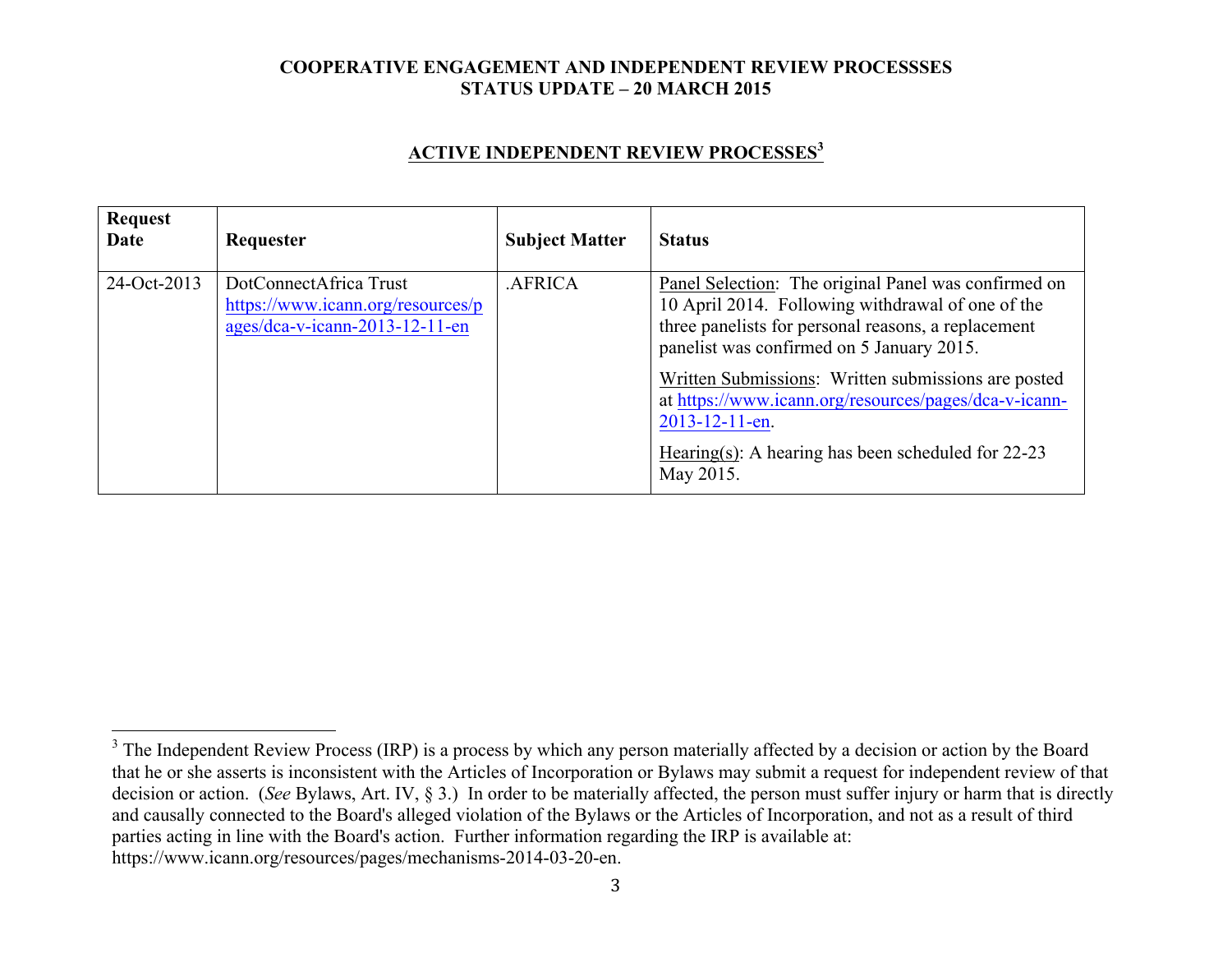| <b>Request</b><br><b>Date</b> | Requester                                                                                               | <b>Subject Matter</b> | <b>Status</b>                                                                                                                                                               |
|-------------------------------|---------------------------------------------------------------------------------------------------------|-----------------------|-----------------------------------------------------------------------------------------------------------------------------------------------------------------------------|
| 18-Mar-2014<br>en             | Booking.com<br>https://www.icann.org/resources/p<br>ages/booking-v-icann-2014-03-25-                    | <b>HOTELS</b>         | Panel Selection: The Panel was confirmed on 1 August<br>2014.                                                                                                               |
|                               |                                                                                                         |                       | Written Submissions: Written submissions are posted<br>at https://www.icann.org/resources/pages/booking-v-<br>icann-2014-03-25-en                                           |
|                               |                                                                                                         |                       | Hearing(s): IRP hearing took place on 10 December<br>2014.                                                                                                                  |
|                               |                                                                                                         |                       | Determination(s): IRP Panel's Final Declaration issued<br>on 3 March 2015 available at<br>https://www.icann.org/en/system/files/files/final-<br>declaration-03mar15-en.pdf. |
| 11-Jun-2014                   | Vistaprint Limited<br>https://www.icann.org/resources/p<br>ages/vistaprint-v-icann-2014-06-<br>$19$ -en | .WEBS                 | Panel Selection: The full Panel was confirmed on 13<br>January 2015.                                                                                                        |
|                               |                                                                                                         |                       | Written Submissions: Written submissions are posted<br>at https://www.icann.org/resources/pages/vistaprint-v-<br>icann-2014-06-19-en                                        |
|                               |                                                                                                         |                       | Hearing(s): Procedural hearing took place on $26$<br>January 2015; IRP hearing date to be determined.                                                                       |
| 17-Jul-2014                   | Merck KGaA<br>https://www.icann.org/resources/p<br>ages/merck-v-icann-2014-07-22-<br>en                 | .MERCK<br>.MERCKMSD   | Panel Selection: The full Panel was confirmed on 11<br><b>March 2015.</b>                                                                                                   |
|                               |                                                                                                         |                       | Written Submissions: Written submissions are posted<br>at https://www.icann.org/resources/pages/merck-v-<br>icann-2014-07-22-en                                             |
|                               |                                                                                                         |                       | Hearing(s): No hearings are currently scheduled.<br>Preliminary hearing conference call to be scheduled.                                                                    |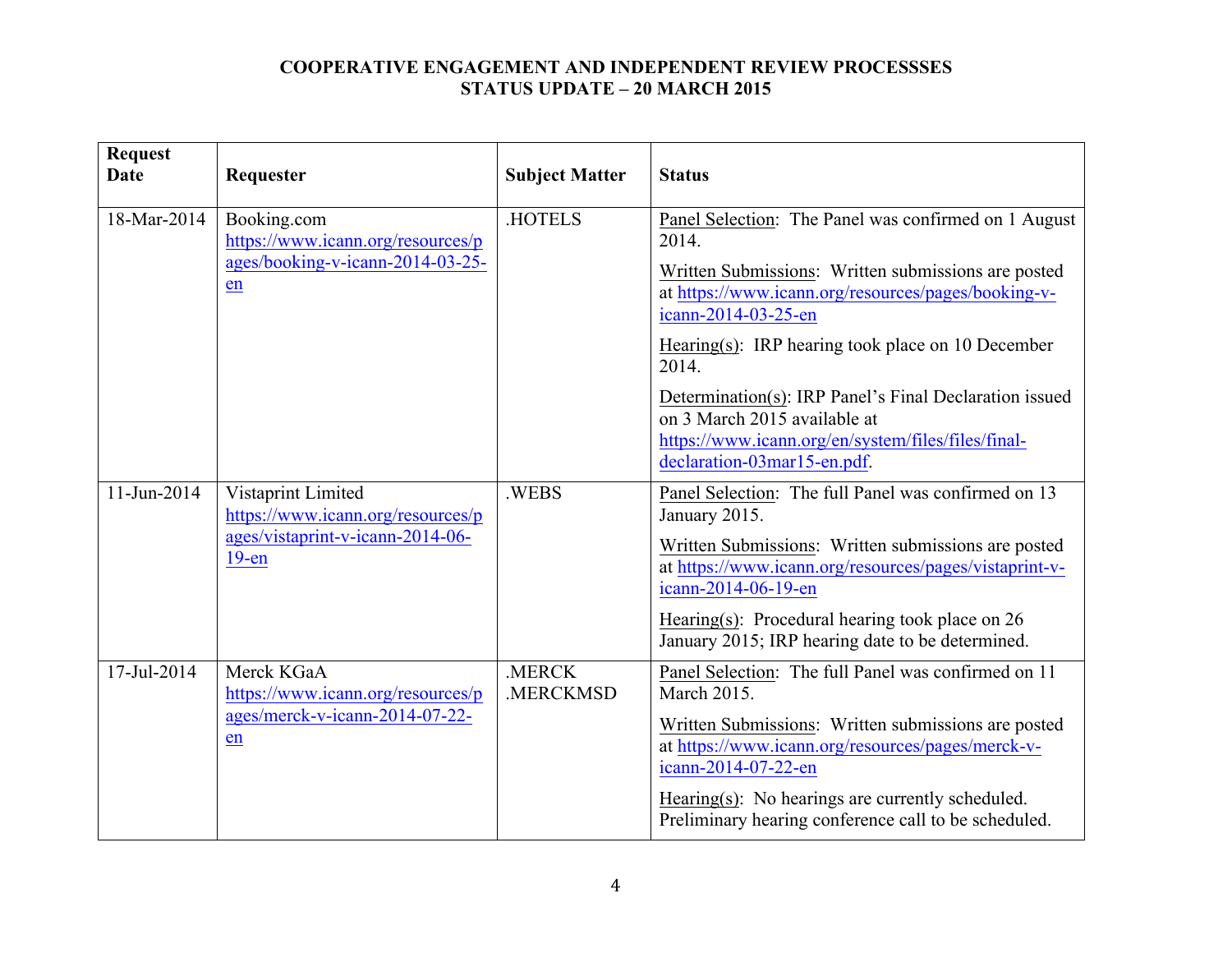| <b>Request</b><br><b>Date</b> | Requester                                                                                               | <b>Subject Matter</b>           | <b>Status</b>                                                                                                                                                                                                                                                                                                                                                                                       |
|-------------------------------|---------------------------------------------------------------------------------------------------------|---------------------------------|-----------------------------------------------------------------------------------------------------------------------------------------------------------------------------------------------------------------------------------------------------------------------------------------------------------------------------------------------------------------------------------------------------|
| 22-Sept-2014                  | Dot Registry, LLC<br>https://www.icann.org/resources/p<br>ages/dot-registry-v-icann-2014-09-<br>$25-en$ | .INC<br>.LLC<br>.LLP            | Panel Selection: The full Panel was confirmed on 5<br>February 2015.<br>Written Submissions: Written submissions are posted<br>at https://www.icann.org/resources/pages/dot-registry-<br>v-icann-2014-09-25-en<br>Hearing(s): Procedural hearing took place on $19$<br>February 2015; no further hearings currently<br>scheduled.                                                                   |
| 13-Oct-2014                   | Donuts Inc.<br>https://www.icann.org/resources/p<br>ages/donuts-v-icann-2014-10-13-<br>en               | .RUGBY<br>.SKI<br><b>SPORTS</b> | Panel Selection: The two parties have selected<br>Panelists, who are now in the process of selecting the<br>Panel Chair.<br>Written Submissions: Written submissions are posted<br>at https://www.icann.org/resources/pages/donuts-v-<br>icann-2014-10-13-en<br>Hearing(s): No hearings are currently scheduled.                                                                                    |
| 5-Dec-2014                    | <b>Gulf Cooperation Council</b><br>https://www.icann.org/resources/p<br>ages/gcc-v-icann-2014-12-06-en  | .PERSIANGULF                    | Panel Selection: Emergency Panelist appointed on 10<br>December 2014; ICDR to determine method of full<br>panel selection.<br>Written Submissions: Written submissions are posted<br>at https://www.icann.org/resources/pages/gcc-v-icann-<br>2014-12-06-en<br>Hearing(s): Hearing on Request for Interim Relief took<br>place on 23 December 2014; no further hearings are<br>currently scheduled. |